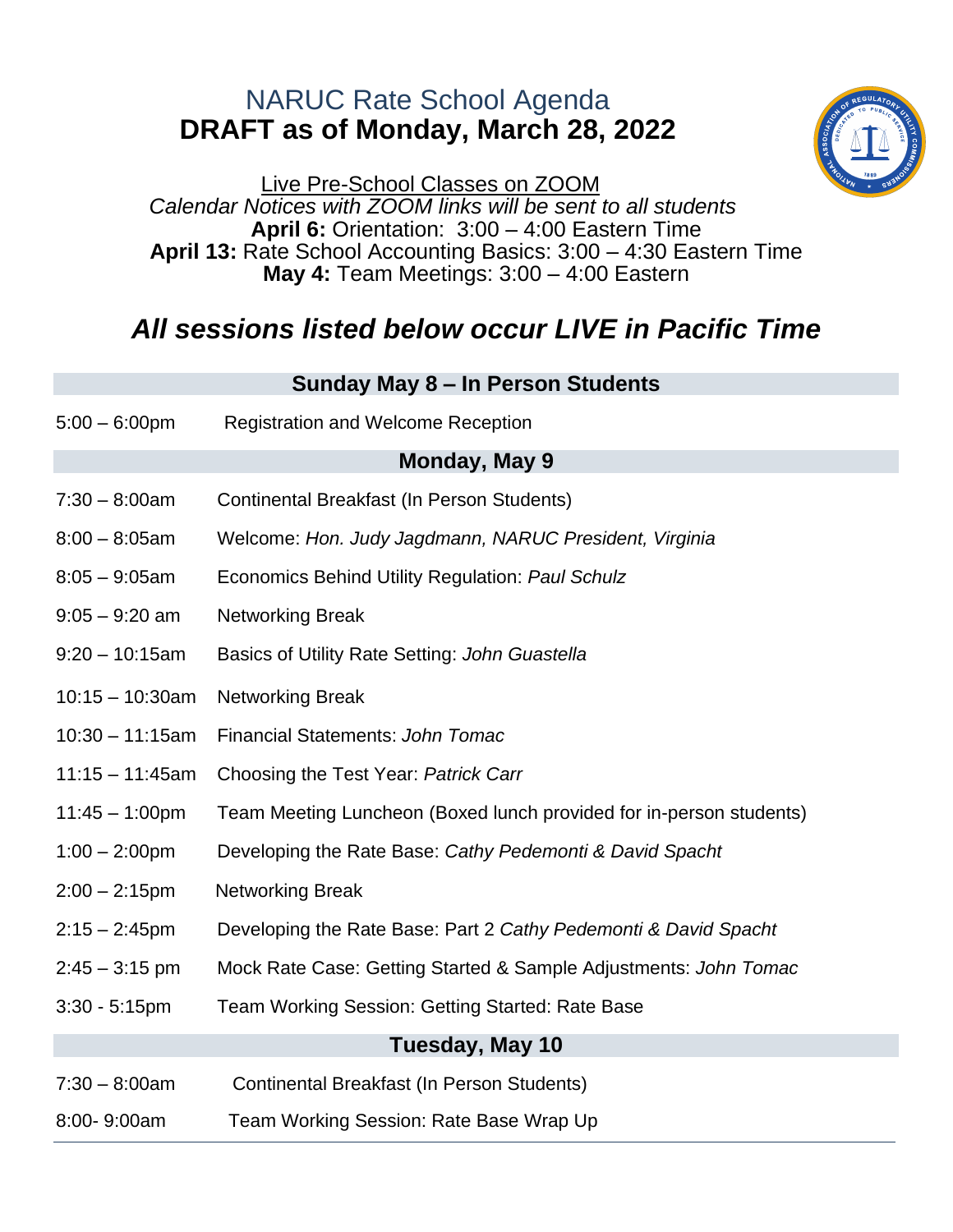| $9:00 - 9:15$ am          | <b>Networking Break</b>                                                                  |
|---------------------------|------------------------------------------------------------------------------------------|
| $9:15 - 10:15$ am         | Operating Expenses and Depreciation: Patrick Carr                                        |
| $10:15 - 10:30$ am        | Test Your Knowledge – using Kahoot!                                                      |
| $10:30 - 10:45$ am        | <b>Networking Break</b>                                                                  |
| $10:45 - 11:45$ am        | <b>Team Meetings: Expenses and Adjustments</b>                                           |
| $11:45 - 1:15$ pm         | Lunch Break (on own)                                                                     |
| $1:15 - 2:00$ pm          | Taxes and Alternative Cost Recovery Mechanisms: Patrick Carr                             |
| $2:00 - 2:30$ pm          | Questions, Review and Prep for Income Statement<br>Patrick Carr & Charisse Cephas        |
| $2:45 - 5:00$ pm          | <b>Team Working Session: Income Statement</b>                                            |
| $5:30 - 7:00$ pm          | Tuesday Trivia: Hosted by our Trivia 'Shimanster' - Greg                                 |
|                           | <b>Wednesday, May 11</b>                                                                 |
| $7:30 - 8:00$ am          | Continental Breakfast (In Person Students)                                               |
| $8:00 - 9:00$ am          | <b>Team Working Session: Income Statement</b>                                            |
| $9:00 - 9:15$ am          | <b>Networking Break</b>                                                                  |
| $9:15 - 10:30$ am         | Capital Structure, Cost of Debt and Other Considerations<br>Tommy Oliver & David Spacht  |
| 10:30-10:45am             | <b>Networking Break</b>                                                                  |
| $10:45 - 12:00 \text{pm}$ | Cost of Equity, Return on Equity and Other Considerations<br>Tommy Oliver & David Spacht |
| $12:00 - 1:15$ pm         | Lunch Break (Boxed lunches provided for in-person students)                              |
| $1:15 - 2:00$ pm          | Consumer Perspective on Corporate Finance: Paul Schulz                                   |
| $1:55 - 2:15$ pm          | Prepping for Team Session: David Spacht and Tommy Oliver                                 |
| $2:30 - 4:00$ pm          | Team Working Session: Return on Equity                                                   |
| $4:15 - 5:30$ pm          | Deeper Dive: Return on Equity (optional): Juan Alvarado                                  |
| 4:30-5:30pm               | Wind Down Wednesday Yoga with Cathy Pedemonti                                            |
|                           | Thursday, May 12                                                                         |
| $7:30 - 8:00$ am          | Continental Breakfast (In Person Students)                                               |